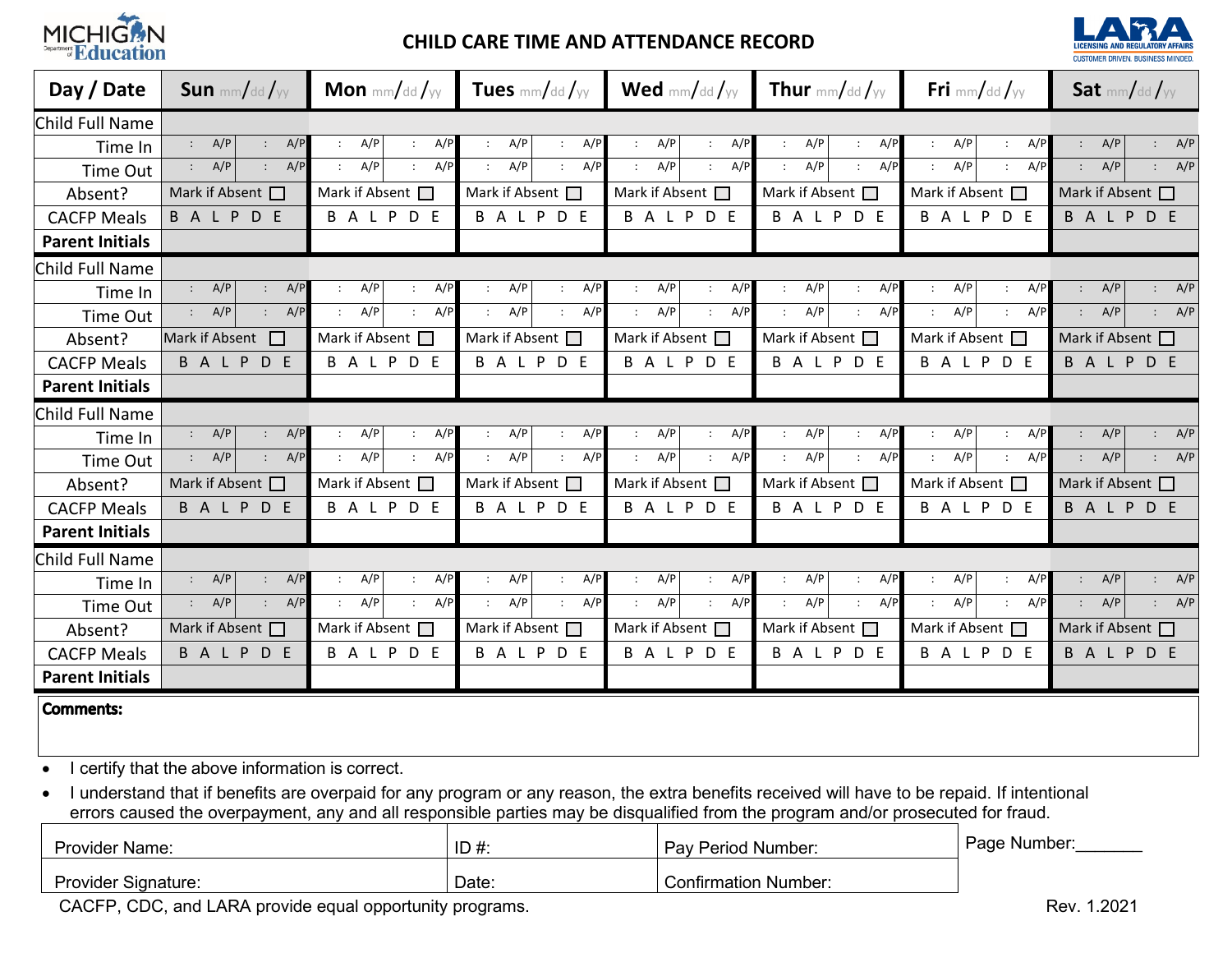# **This form is accepted as an official attendance record for the following programs:**<br>Child Development and Care (CDC) Child and Adult Care Food Program (CACFP) Licensing and Regulatory Affairs (LARA) **Child and Adult Care Food Program (CACFP)**

#### **Please record all of the following:**

**Date:** Enter the date next to each day of the week.

**Child Full Name:** Enter the full name of each child. Enter them in alphabetical order by last name. (Do not enter multiple children on one line.)

**Time In/Out:** Enter the time in hours and minutes. Circle A for A.M. or P for P.M. Use the second line if the child leaves and returns in the same day.

**Absent?:** When the child is absent but would normally have been in care, write a check mark or "X" in the "Mark if Absent" box.

For CDC, child absences may be billed when the child is not in care but normally would have been in care, either when the child is absent while the provider is open or when the provider is closed (such as holidays or snow days). Child absences may not be billed after a child's last day in care. If you bill for a child's absence, you may not enter more hours than the child would have normally been in care that day. In I-Billing, enter the begin and end time the child would normally be in care, and mark the absent box.

To avoid payment of absences that don't reflect a child's normal attendance, CDC reimbursement is limited to 360 hours per fiscal year (October 1 to September 30) and 10 days of absences when no regular care time has been billed.

**Meals:** For the Child and Adult Care Food Program (CACFP), circle the meals each day that were served to each child.

Meal types are as follows:  $B =$  breakfast,  $A = A.M$ . snack,  $L =$  lunch,  $P = P.M$ . snack,  $D =$  dinner,  $E =$  evening snack.

**Parent Initials:** For CDC, the parent (or authorized representative) must initial daily for each child to indicate that the entries are correct.

Note: CDC suggests acquiring parent initials for absence days as a best practice.

**Comments:** Space is available to make notes regarding reasons for a child's absences, building closures, or any detail not entered in the records.

**Provider Name:** Enter the provider or facility name.

**ID #:** Enter the provider's seven-digit Bridges Provider ID number (listed on the DHS-198 form) or the childcare license number.

**Pay Period Number:** For CDC, enter the number of the pay period that corresponds to the billing dates. Use a separate page for each week.

**Page Number:** Enter the page number to keep track of multiple pages.

**Provider Signature and Date:** The person authorized to complete CDC billing must sign and date the form, certifying that the information is accurate.

**Confirmation Number:** For CDC, after you have submitted your billing, write the invoice confirmation number from your billing invoice.

### **Additional CDC Information:**

At the end of each pay period, providers must bill for child care hours by using I-Billing at: **[www.michigan.gov/childcare](http://www.michigan.gov/mde/0,4615,7-140-63533_63534_72649-291400--,00.html)**. You will need your Bridges Provider ID number and PIN. For questions about billing, refer to the CDC Handbook. If you still need help, call CDC at 1-866-990-3227.

Providers must keep complete and accurate records for each approved CDC child in care for four years, showing time of arrival and departure for each child on a daily basis.

Please note: Parents are responsible for childcare expenses that are not paid by CDC, including expenses incurred while a parent or **provider's eligibility is being determined.**